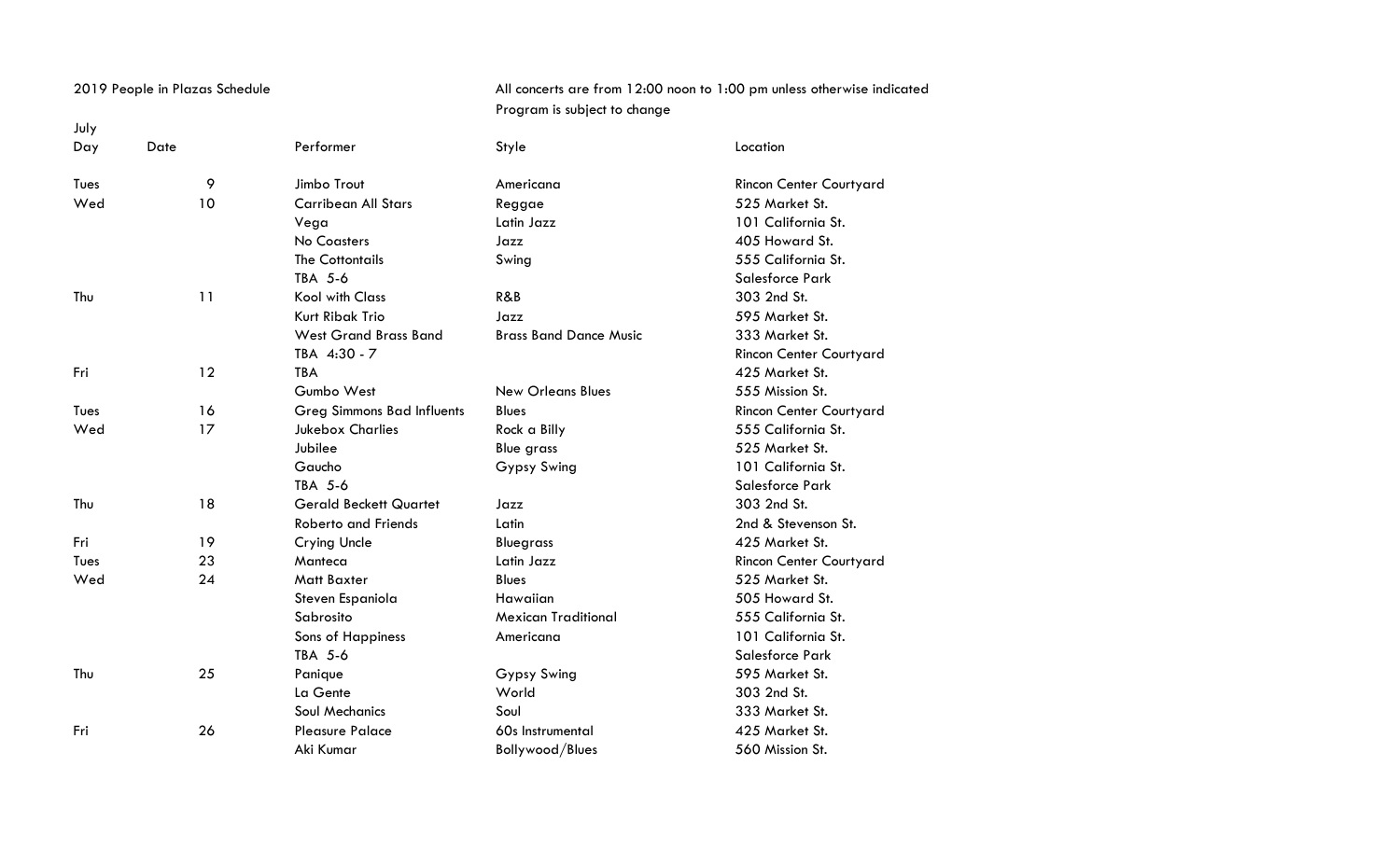| Tues   | 30             | <b>Caroline Chung</b>       | Jazz                  | Rincon Center Courtyard |
|--------|----------------|-----------------------------|-----------------------|-------------------------|
| Wed    | 31             | Alcatraz Islanders          | <b>Retro Hawaiian</b> | 555 California St.      |
|        |                | Conjunto Leon               | Salsa                 | 101 California St.      |
|        |                | TBA 5-6                     |                       | <b>Salesforce Park</b>  |
| August |                |                             |                       |                         |
| Thu    | 1              | <b>Charged Particles</b>    | Jazz                  | 303 2nd St.             |
|        |                | <b>Belinda Blair</b>        | Jazz                  | 2nd & Stevenson St.     |
| Fri    | $\overline{2}$ | Kenya Baker Trio            | R&B                   | 425 Market St.          |
|        | 6              | Omega Live!                 | Soul                  | Rincon Center Courtyard |
| Wed    | 7              | The Dynamic Miss Faye Carol | Jazz/Soul             | 525 Market St.          |
|        |                | LuLu and the Rent Party     | Jazz/Swing            | 555 California St.      |
|        |                | Alpha Rhythm Kings          | Swing                 | 101 California St.      |
|        |                | <b>Blind Lemon Pledge</b>   | <b>Blues</b>          | 405 Howard St.          |
|        |                | TBA 5-6                     |                       | Salesforce Park         |
| Thu    | 8              | <b>Jukebox Charlies</b>     | Rock a Billy          | 303 2nd St.             |
|        |                | <b>Hobo Paradise</b>        | Americana             | 333 Market St.          |
|        |                | <b>Bryan Girard</b>         | Jazz                  | 595 Market St.          |
| Fri    | 9              | City Opera SF               | Opera                 | 425 Market St.          |
|        |                | <b>Hobo Paradise</b>        | Americana             | 560 Mission St.         |
| Tues   | 13             | Sang Matiz                  | World                 | Rincon Center Courtyard |
| Wed    | 14             | Carlos Xavier               | Latin                 | 525 Market St.          |
|        |                | <b>Sons of Happiness</b>    | Americana             | 555 California St.      |
|        |                | <b>Saddle Cats</b>          | <b>Western Swing</b>  | 101 California St.      |
|        |                | <b>TBA 5-6</b>              |                       | <b>Salesforce Park</b>  |
| Thu    | 15             | Nick Rossi Trio             | Cool Jazz             | 303 2nd St.             |
|        |                | Jubilee                     | <b>Bluegrass</b>      | 333 Market St.          |
|        |                | <b>Blue Rooster Combo</b>   | <b>Blules</b>         | 595 Market St.          |
|        |                | TBA 4:30-7                  |                       | Rincon Center Courtyard |
| Fri    | 16             | Caliente                    | Latin Jazz            | 560 Mission St.         |
|        |                | Steven Espaniola            | Hawaiin               | 425 Market St.          |
| Tues   | 20             | <b>Pulse Brasil</b>         | <b>Brazilian</b>      | Rincon Courtyard        |
| Wed    | 21             | Stompy Jones                | Jump Swing            | 525 Market St.          |
|        |                | <b>Kurt Ribak</b>           | Jazz                  | 555 California St.      |
|        |                | <b>The Vivants</b>          | <b>Bluegrass</b>      | 505 Howard St.          |
|        |                | Pat Wilder                  | <b>Blues</b>          | 101 California St.      |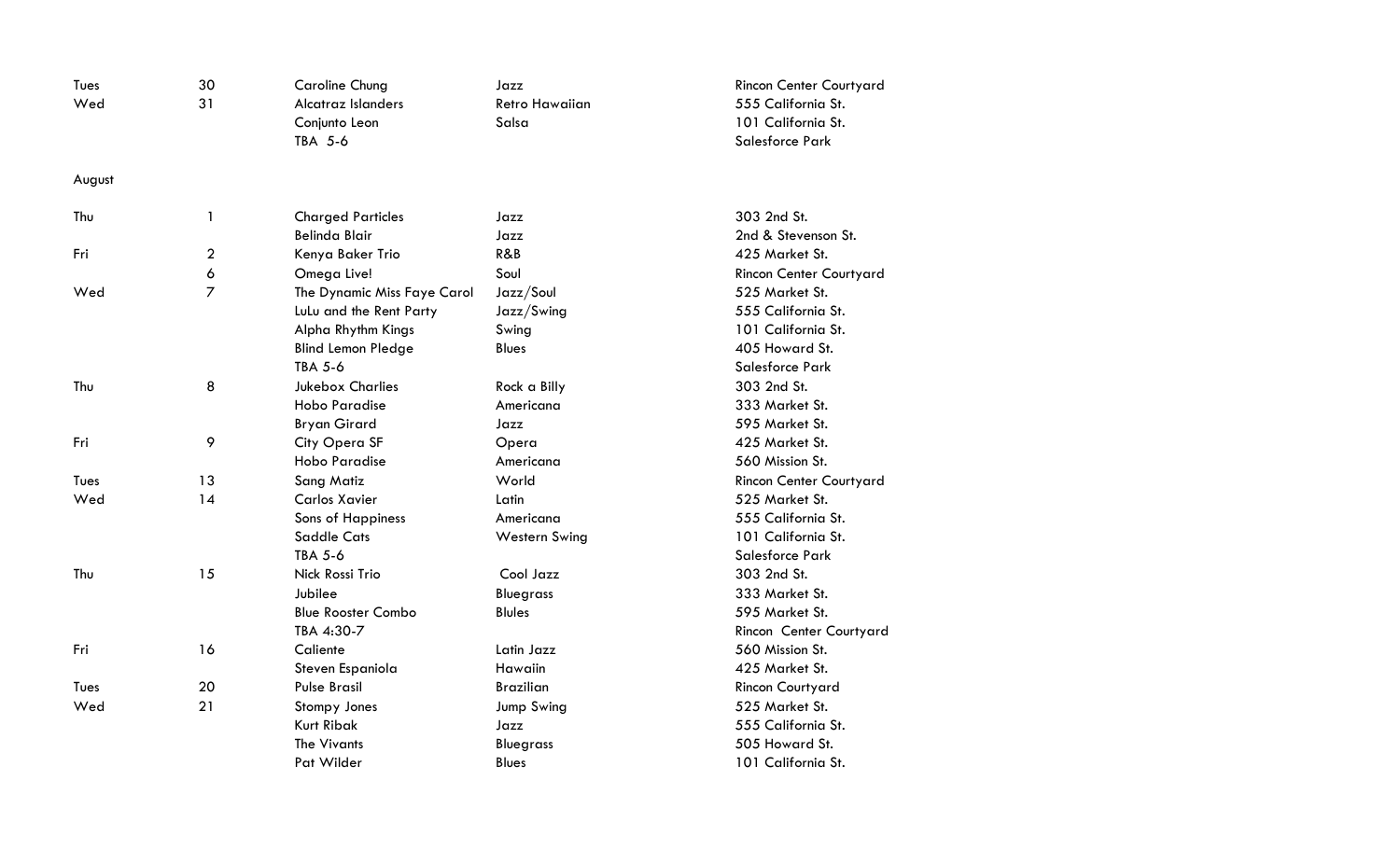|      |                | TBA 5-6                                  |                               | Salesforce Park         |
|------|----------------|------------------------------------------|-------------------------------|-------------------------|
| Thu  | 22             | Charlie Barreda                          | Latin Jazz                    | 303 2nd St.             |
|      |                | Aki Kumar                                | <b>Blues</b>                  | 595 Market St.          |
|      |                | The Klipptones                           | Swing/Pop                     | 333 Market St.          |
| Fri  | 23             | The Saddle Cats                          | <b>Western Swing</b>          | 560 Mission St.         |
|      |                | The Wassaka Project                      | Jazz/Classical                | 425 Market St.          |
| Tues | 27             | <b>Big Blu Soul Review</b>               | Soul                          | Rincon Center Courtyard |
| Wed  | 28             | Dee Spencer Trio feat. Jason Brc Pop     |                               | 555 California St.      |
|      |                | Rosa Los Santos                          | Peruvian                      | 101 California St.      |
|      |                | <b>TBA 5-6</b>                           |                               | Salesforce Park         |
| Thu  | 29             | <b>Brass Over Bridges</b>                | <b>Brass Quintet</b>          | 303 2nd St.             |
|      |                | Garry Zellerbach                         | Samba                         | 2nd & Stevenson St.     |
|      |                | Mario Solomon                            | Cuban                         | 333 Market St.          |
|      |                | TBA 4:30-7                               |                               | Rincon Center Courtyard |
| Fri  | 30             | Vibo Simfani                             | World                         | 425 Market St.          |
|      |                | Jules Broussard                          | Jazz                          | 560 Mission St.         |
| Sept |                |                                          |                               |                         |
| Tues | 3              | <b>Hiwatters</b>                         | Surf                          | Rincon Center Courtyard |
|      |                | <b>West Grand Brass Band</b>             | <b>Brass Band Dance Music</b> | One Bush                |
| Wed  | $\overline{4}$ | The Eastside Tribe                       | R&B                           | 555 California St.      |
|      |                | <b>Clint Baker Hot Five</b>              | Americana                     | 405 Howard St.          |
|      |                | Ritmojito                                | Salsa                         | 101 California St.      |
|      |                | TBA 5-6                                  |                               | Salesforce Park         |
| Thu  | 5              | <b>Pulse Brasil</b>                      | <b>Brazilian</b>              | 303 2nd St.             |
| Fri  | 6              | La Gente                                 | World                         | 425 Market St.          |
|      |                | Gumbo West                               | <b>New Orleans Blues</b>      | 555 Mission St.         |
| Tues | 10             | Andre Theirry                            | Zydeco                        | Rincon Center Courtyard |
|      |                | Jellyroll                                | Jazz/Swing                    | One Bush                |
| Wed  | 11             | The Vivants                              | <b>Bluegrass</b>              | 555 California St.      |
|      |                | City Opera SF                            | Opera                         | 525 Market St.          |
|      |                | <b>The Cottontails</b>                   | Swing                         | 505 Howard St.          |
|      |                | Lulu and the Rent Party                  | Jazz/Swing                    | 101 California St.      |
|      |                | TBA 5-6                                  |                               | Salesforce Park         |
| Thu  | 12             | Evie Laden Old Time Dance Part Americana |                               | 303 2nd St.             |